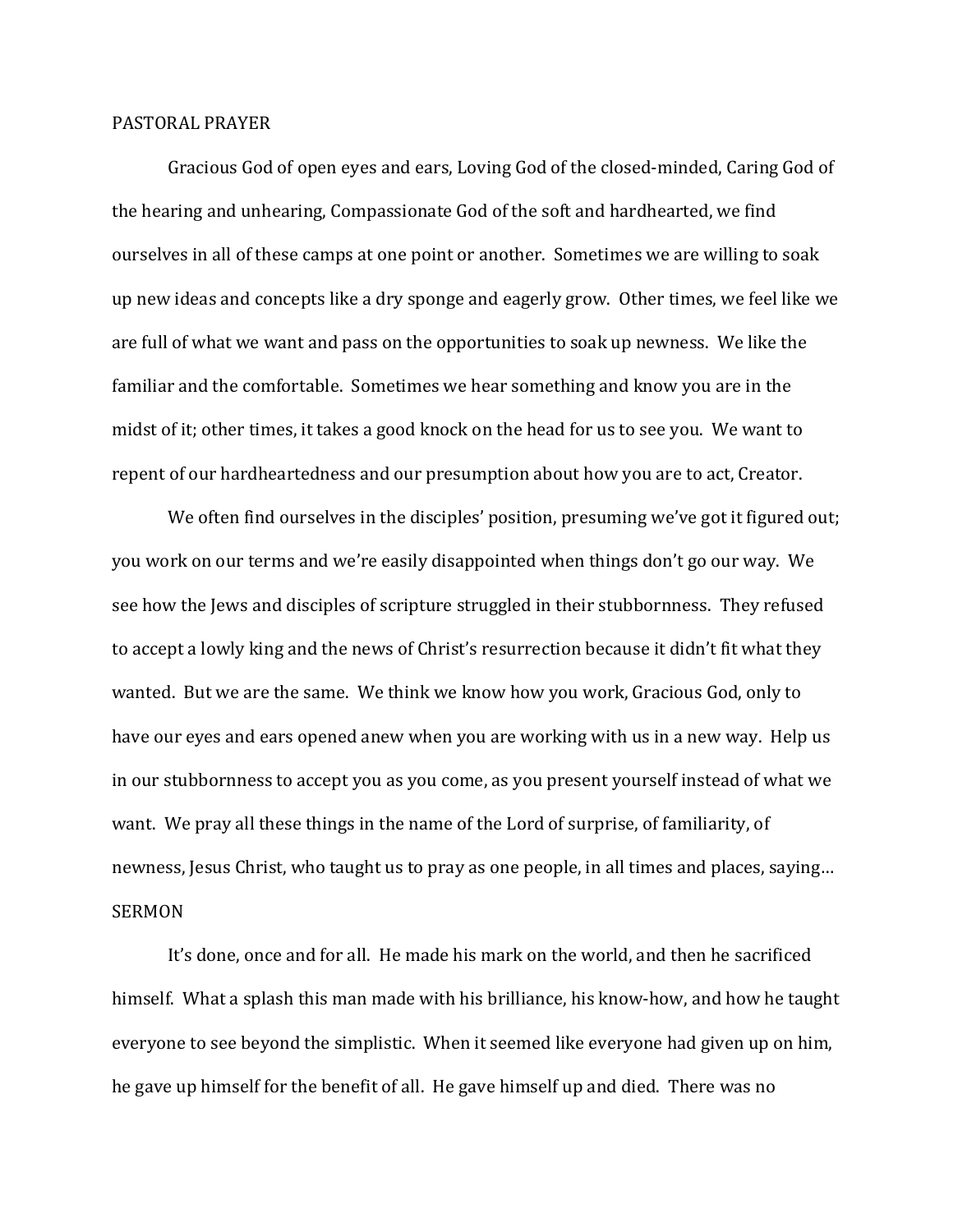possible way he could come back. And just when you thought it was all over, the world knew once again that he lives. This, of course, is the story of…Jesus? No, it's the story of Sherlock Holmes. Catherine and I have been watching the new BBC Sherlock Holmes TV series called, simply, "Sherlock." At the end of the second season, in order to prevent the deaths of everyone he cares about, he seemingly completes suicide. All his friends, especially his assistant Dr. John Watson, mourn deeply. Two years later, Sherlock is forced to come out of his self-imposed exile to reveal himself once again to the world and stop a terrorist plot. He reveals himself first to Watson, picking the most inopportune time: Watson's just about to propose to his girlfriend. For roughly five minutes, Sherlock pretends to be the waiter, dropping hints to take a good look at him, but Watson stays rather complacent with his mind elsewhere. Soon, Sherlock gets his way. When Watson pays attention and fully looks up, he gets the surprise of his life. His old friend is indeed alive, and chaos ensues. Well, we see in this example and in scripture a lot lately that we don't always see and hear what's in front of us very well. We often live in our assumptions, in what seems to be the rock-solid truth. Well, that doesn't always mean everything. For Watson and the disciples, it would seem like no one could come back from the dead. That's a rock-solid fact, but that fact…wasn't true. They had to be really jarred to get the truth in the midst of their facts. In the same way, we have to be jarred out of our complacency to really get what's in front of us. It's…well, pretty much always easier said than done.

This is one of the most beloved scripture passages after Jesus' resurrection. Luke is the only Gospel to contain this story, but it does not diminish its impact on us as people of faith. It speaks to us in a special way. It is so popular, it has entered common language; a Walk to Emmaus is an encounter with God, sometimes an unexpected one. We see two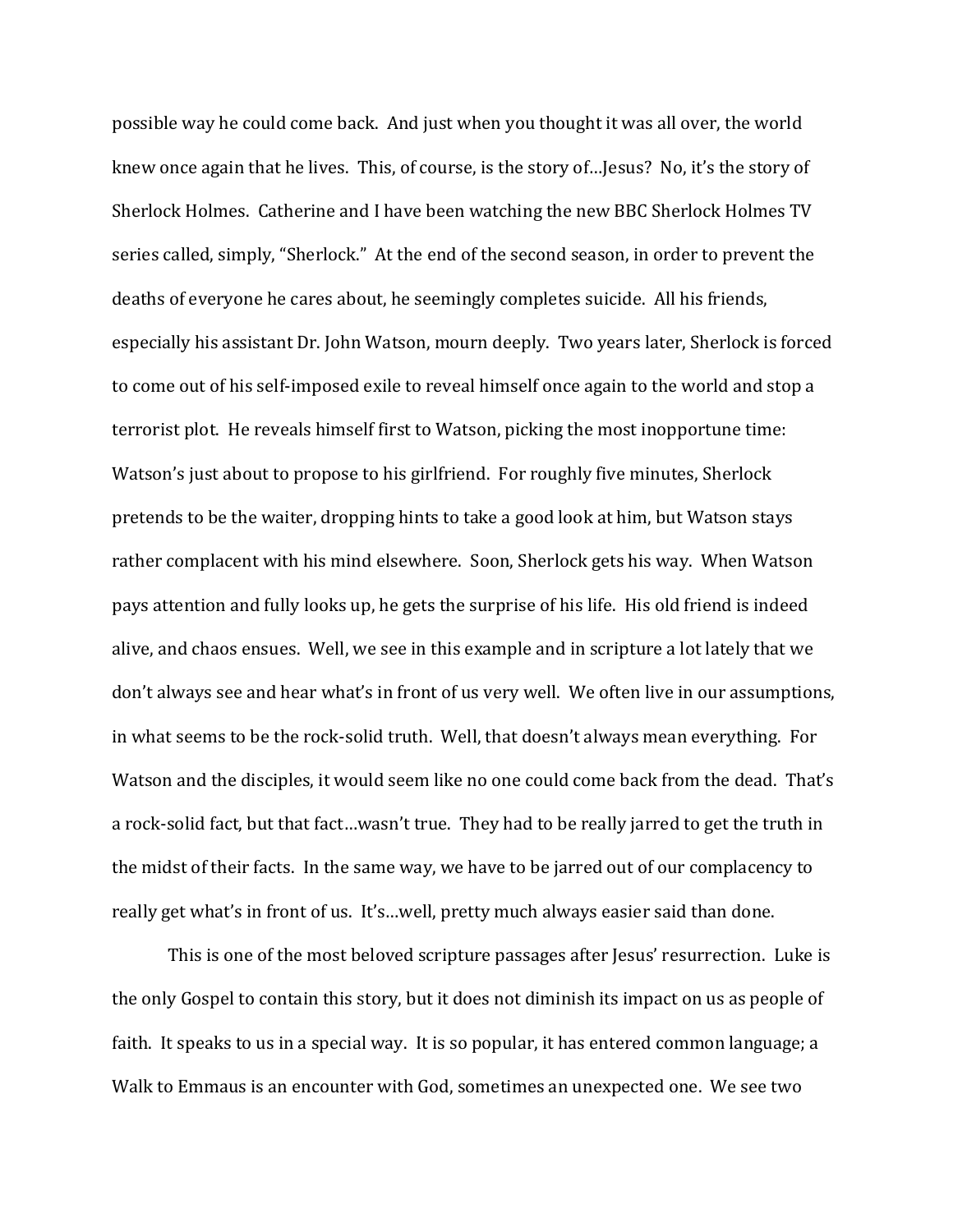disciples on this walk to Emmaus seemingly blinded to the reality of Jesus right before them. I think, though, it has much to do with what the disciples are saying and thinking than it does with any imposed inability or unwillingness to see Jesus before them. Their biggest roadblock is…themselves. Let's look once again at this special story as we take apart the account of Luke, understand what's going on with these seemingly foolish disciples, and see how we can fall into the same traps.

Luke gives us the story of two disciples taking a walk after the resurrection. They heard the account from the women at the tomb that Jesus was indeed risen, but they didn't believe it. I'm sure all the ladies in the congregation are saying the same thing in their heads: stubborn men. I'll confess, sometimes it's the case. So, there they are, walking down the road to the village of Emmaus, not too far from Jerusalem. We know nothing about their business or the village of Emmaus for that matter, but they encounter a stranger on the road and start talking as would any friendly folk. They're in a commotion with everything, but this stranger seems to know nothing about the hubbub around what has happened lately. "What things?" he asks. So they fill him in. Their answer is quite telling. "The things about Jesus of Nazareth, who was a prophet mighty indeed and word before God and all the people, and how our chief priests and leaders handed him over to be condemned to death and crucified him. But we had hoped that he was the one to redeem Israel." The last part especially gets me; it shows their mindset. They go on to recount the tale the women gave them, but there's a strange skepticism. They say it almost matter-offactly, and it's obvious they don't believe it. This stranger seems to believe it and goes on to interpret the scriptures about Jesus with such vigor and newness that they find themselves engrossed. Well, it's getting dark, so they invite him to rest with them in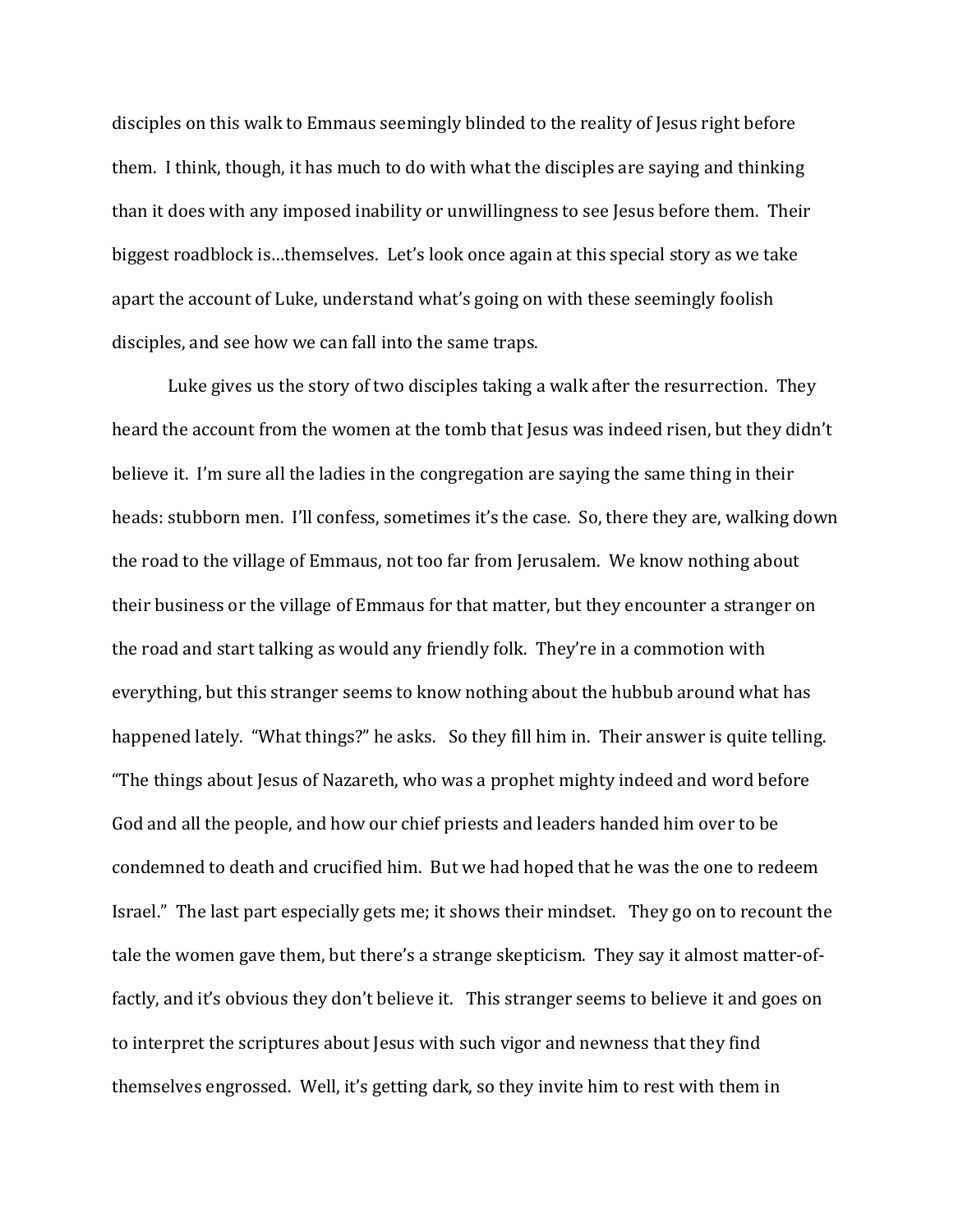Emmaus, and when they sit down to break bread together, they finally see with the eyes of recognition. Here is the risen Christ! Before there can be any kind of response, Jesus disappears and they are left looking dumbstruck at each other. "Were not our hearts burning within us while he was talking to us on the road, while he was opening the scriptures to us?" they said. Of course, they had to run back and confirm that the story that the women at the tomb recounted was, indeed, truthful.

I think, when we look at this scripture side-by-side with the Easter story from John, we see many similarities. As you may remember, the Easter story from John spoke of Mary coming to the tomb early in the morning on Easter and having an encounter with the Risen Jesus. She, though, thinks he is the gardener. These disciples meet a stranger who goes with them. These disciples and Mary Magdalene somehow are unable to recognize the risen Christ before them. Mary finally recognized the risen Christ when he spoke her name: "Mary!" It took a little more with these two disciples. They heard him interpret the scriptures, they walked with him for a long ways, they invited him to dine and rest with them, and he broke bread before it all came together. What we see here are two disciples locked into a presumption about the way God works. "We had hoped that he was the one to redeem Israel." These disciples already decided what it was that Jesus was going to do, how, and when he would do it. They probably thought, as did most people, that the Messiah was going to come in with heavenly armies, kick out the Romans, destroy the Roman Empire, and establish God's reign on earth. Being killed and coming back from the dead didn't work into that equation, so why bother with that strange story?

The same story, time and again in scripture. The disciples, those who seemingly knew him best, just don't see the risen Jesus. I don't think it's just literal; it's very much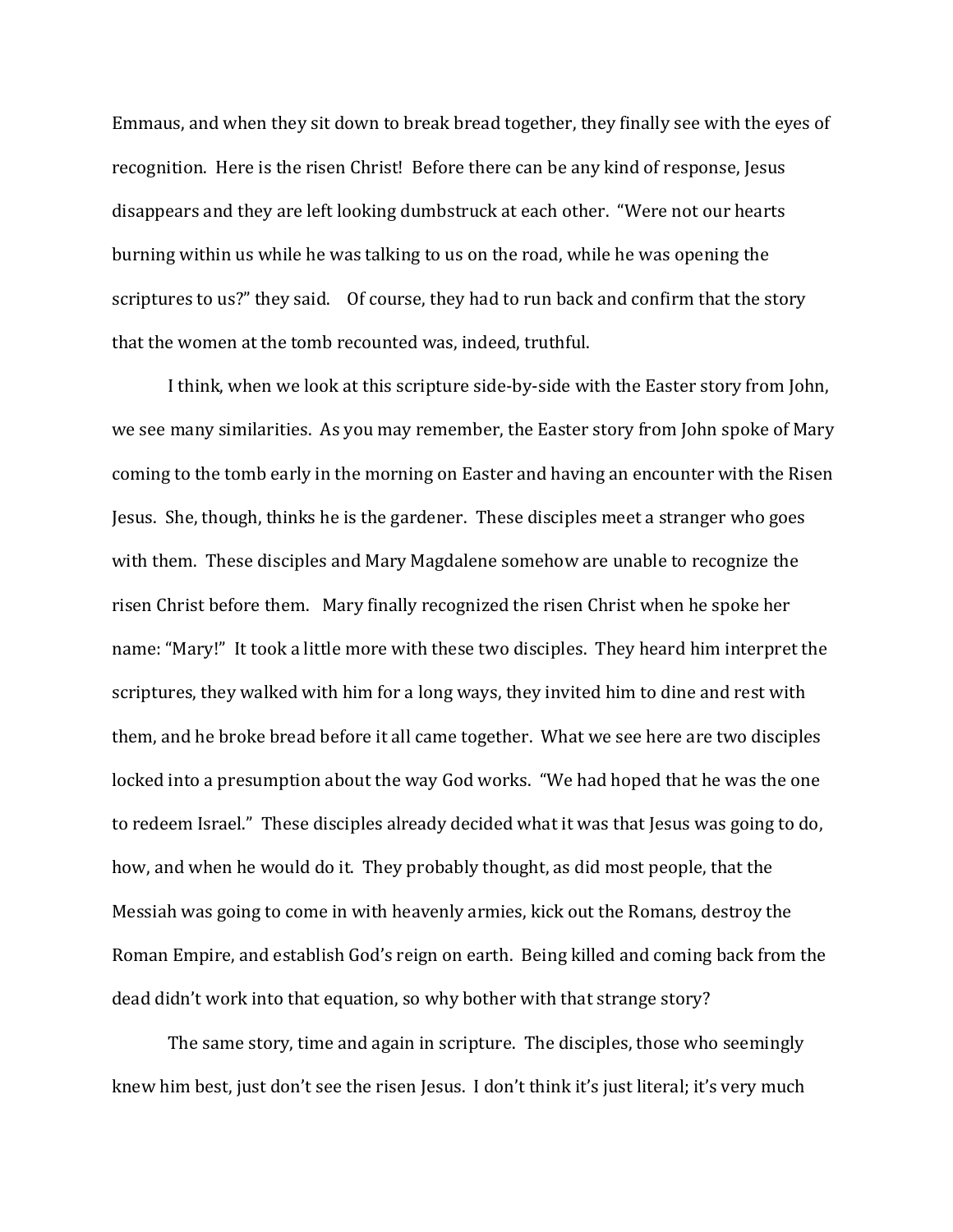metaphorical, and it's meant to tell us something. The podcast Sermon Brainwave especially points out one piece of the scripture: "Their eyes were kept from recognizing him." The question then becomes how. Is God blinding them to Jesus' presence? I don't think so. Is something that they're doing or thinking to prevent them from recognizing the risen Christ? I tend to lean much more toward the latter explanations. I've said it before, and it's worth reemphasizing here: scriptural characters are people that are exactly like us, and we need to see them as such. It's easy to condemn these disciples in that they are just not seeing Jesus in front of them, but we all do it, and we talked about it on Easter Sunday. I would challenge anyone, anywhere if they say that they are perfectly in-tune with God and where God turns up. No one knows how God is leading us in every moment; no one knows their momentary and life-long calling in absolute, beyond the occasional moment of clarity. That's not sinfulness. That's not falling short. That's being human. That's why we need to discern, to really look and listen with how God is working with us in all times. When we think we've got God and the message of God all figured out, we fall into the trap of Mary Magdalene and the disciples. "Where have you taken my Lord?" she asks the Lord Jesus, presuming that he was the gardener and had to have moved him. "We had hoped that he was the one to redeem Israel," said the two disciples, presuming they knew exactly how the ministry of Christ was to be carried out. Both were wrong, and once they saw that, everything changed. Indeed, it was only but a moment of clarity for these disciples. Once they recognized Jesus, he disappeared, and we are often faced with the same proposition. Nevertheless, in that moment of clarity we learn a great deal.

Why do we come here, to this place, in this time? There are many answers. To be together as this community of Faith is one answer. To worship God is another answer. One